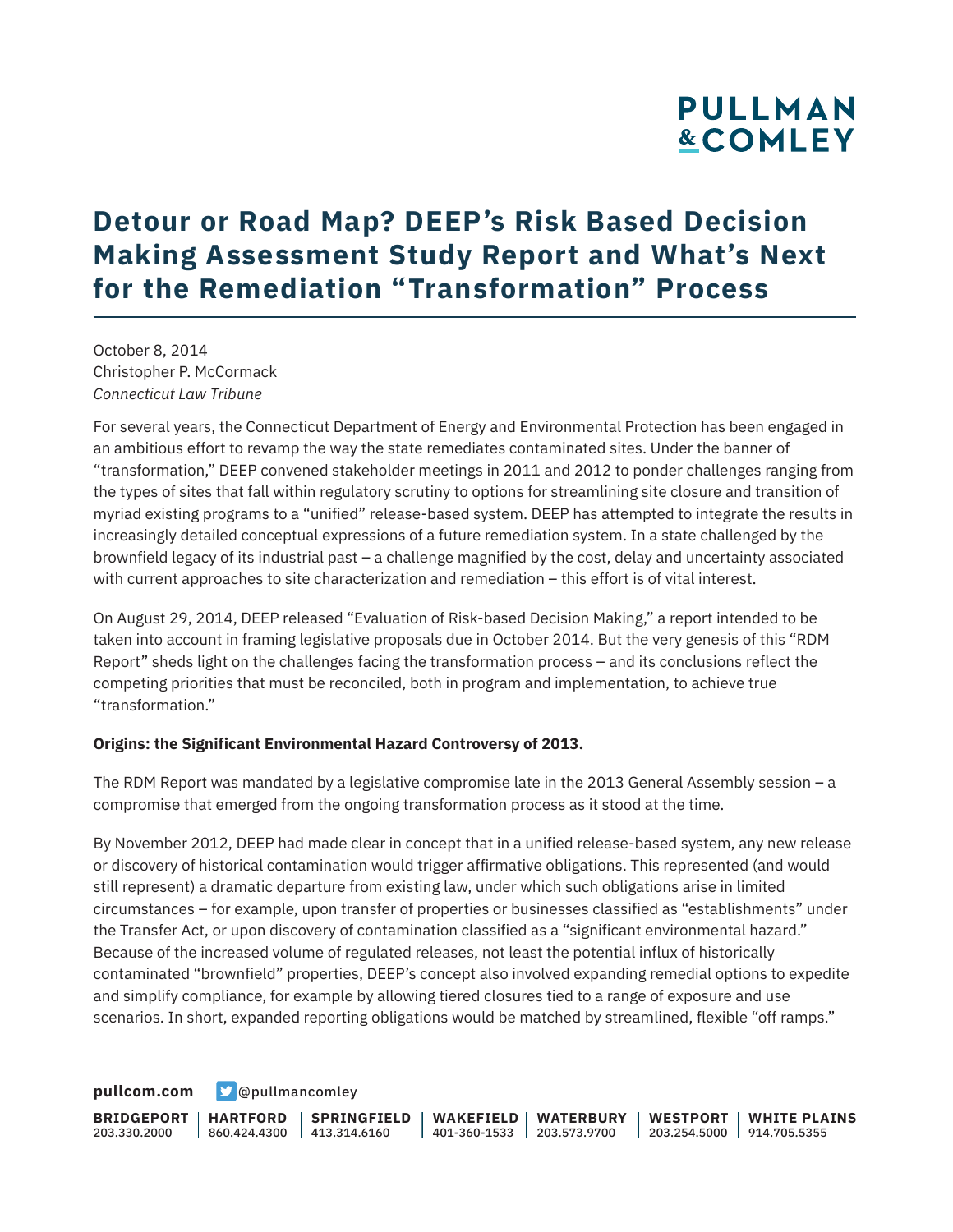### Detour or Road Map? DEEP's Risk Based Decision Making Assessment Study Report and What's Next for the Remediation "Transformation" Process

These concepts did not advance to proposed legislation in the 2013 session. But DEEP did introduce a proposal analogous to the expanded reporting component of the emerging unified system. Senate Bill 1082 included a provision that would have reduced the reporting threshold for the "significant environmental hazard" ("SEH") program, Conn. Gen. Stat. § 22a-6u, under which discovery of contamination triggers affirmative reporting and mitigation obligations. In particular, subsection 22a-6u(d) sets the threshold for certain substances at levels greater than thirty times those defined by the Remediation Standard Regulations ("RSRs"), R.C.S.A. § 22a-133k-1 *et seq.* In S.B. 1082, DEEP proposed to reduce the threshold to a factor of ten under some circumstances. Though not integral to emerging "transformation" concepts, this proposal would have had a similar effect in expanding the universe of sites subject to regulation. DEEP actually presented this as a benefit to human health and the environment.

There ensued what might diplomatically be termed a vigorous discussion about whether sound risk assessment science justified the change and the resulting burden on regulators and the regulated community. The result was a two-part compromise in Public Act 13-308:

- Sections 31 and 32 of P.A. 13-308 set forth a scaled-back expansion of the SEH program that lowered the threshold to factors of ten and fifteen, but under narrower circumstances than originally proposed. This requirement the final Act deferred to 2015 – two full years after adoption.
- Section 28 of P.A. 13-308 directed DEEP to engage outside experts to conduct an independent review of risk-based decision making. This implicitly acknowledged the unsettled technical foundation of the SEH proposal. The bill directed DEEP to conduct the review by August 2014 and to report to the legislature in time for the 2015 legislative session – before the SEH changes took effect.

#### **The RDM Report: Six Characters in Search of an Author?**

The resulting RDM Report provides a thoughtful, thorough discussion of risk assessment concepts, in general and in site remediation processes and programs. From this foundation it derives six broad recommendations:

1. Improve integration of risk assessment with site remediation by transferring responsibility for human health and ecological risk assessment to DEEP from the Department of Public Health.

2. Expand opportunities for property owners, local governments and other stakeholders to present nonstandard, locally-supported remedial solutions.

3. Document assumptions, models, exceptions and other aspects of RSR criteria, expand criteria to protect soil invertebrates and plants as well as public health, and grant DEEP authority to revise criteria without legislative approval.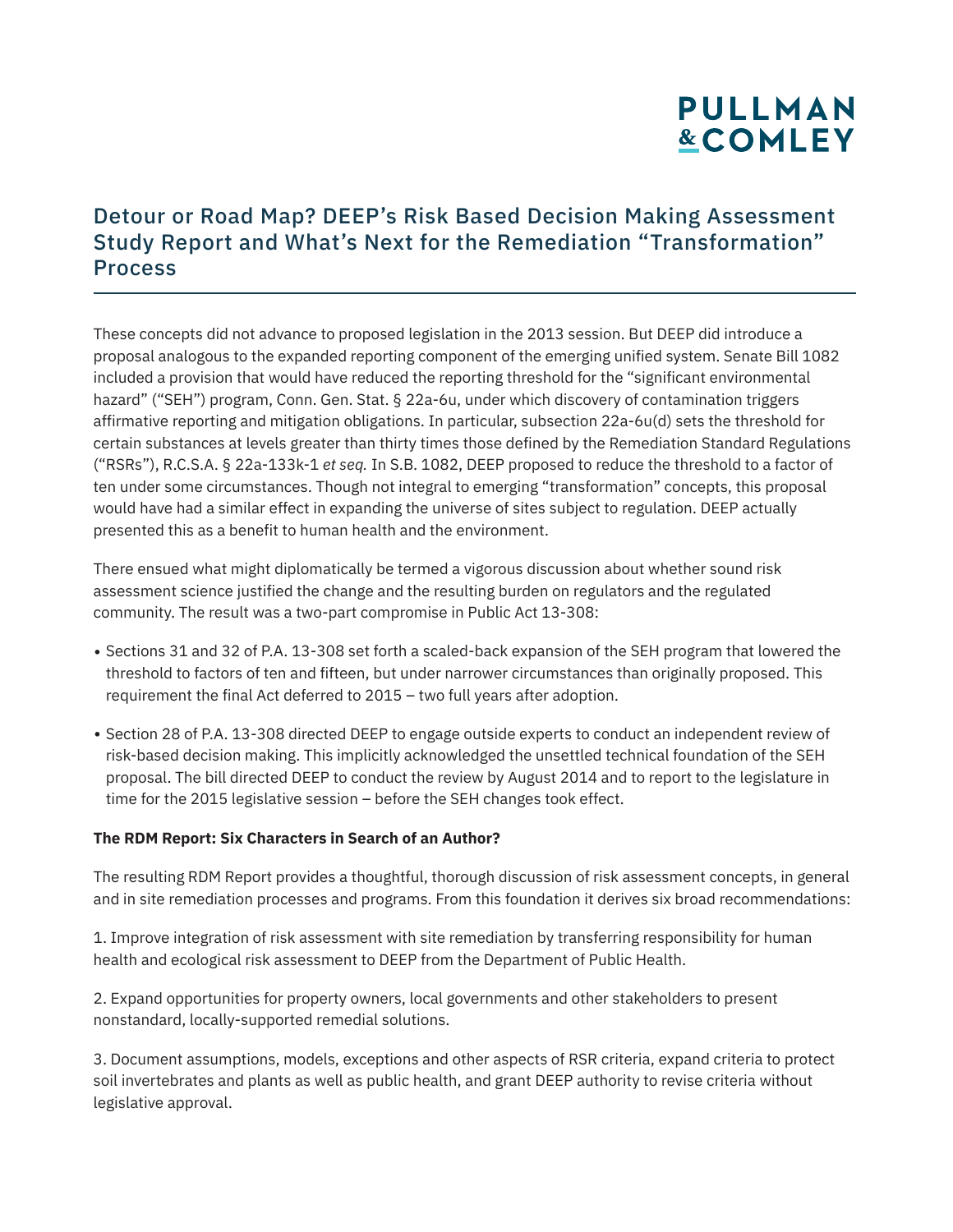### Detour or Road Map? DEEP's Risk Based Decision Making Assessment Study Report and What's Next for the Remediation "Transformation" Process

4. Adopt ecological risk assessment and management models based on Massachusetts and British Columbia programs.

5. Improve use of advanced site-specific risk assessment where application of default RSR criteria may be inappropriate.

6. For carcinogenic contaminants, adopt risk management goals based on "reasonably maximally exposed individual" (RMEI) up to 1 in 100,000 per chemical and up to 1 in 10,000 per site, versus 1 in 1,000,000 cancer risk.

The third, fifth and sixth recommendations go the heart of the scientific or technical basis for RSR criteria, which serve both to drive remediation obligations and to define "how clean is clean" – and will continue to do so in any "transformed" program.

In this sense, recommendation 6 is of particular interest: it poses a challenge to ask not simply "how clean is clean," but "how clean is clean enough." Explicitly or not, this challenge is central to any remediation framework – and setting an unnecessarily high bar carries real costs. As the RDM Report notes, "strict reliance on RSR default criteria [may lead to] site actions that are wasteful of resources and not likely to produce actual improvements in public health or ecological health." [RDM report, page 1-7] The most trenchant risk assessment statement in the RDM Report thus may be the one explaining this recommendation: "For the vast majority of contaminated sites, the size of the affected population is small, the risks are theoretical, and the concatenation of conservative assumptions inherent in risk assessment methods results in intentionally, but too often extremely, worst case estimates." [1-7] The report elsewhere elaborates that "the numbers of people who would be reasonably maximally exposed at a local site cannot be in the millions or tens of millions," so "allowable individual risk estimates .. should not be as stringent as 10-6." [6-24]

These comments give form to the impression, prevalent in at least some quarters, that the daunting expense of dealing with brownfield properties is at least in part the product of overly conservative risk assumptions underlying the numerical RSR criteria. They provide a tantalizing hint that sound risk assessment has the potential to improve the way Connecticut approaches site assessment and remediation without compromising real protectiveness.

Despite this hint, the RDM Report largely does not apply these concepts to systematic analysis of Connecticut's current or contemplated remediation program. Instead, it takes a more ad hoc approach.

With regard to numerical criteria for direct exposure to contaminants, it compares Connecticut and Massachusetts criteria for 78 compounds both states regulate. Finding 18 identical and 62 within a factor of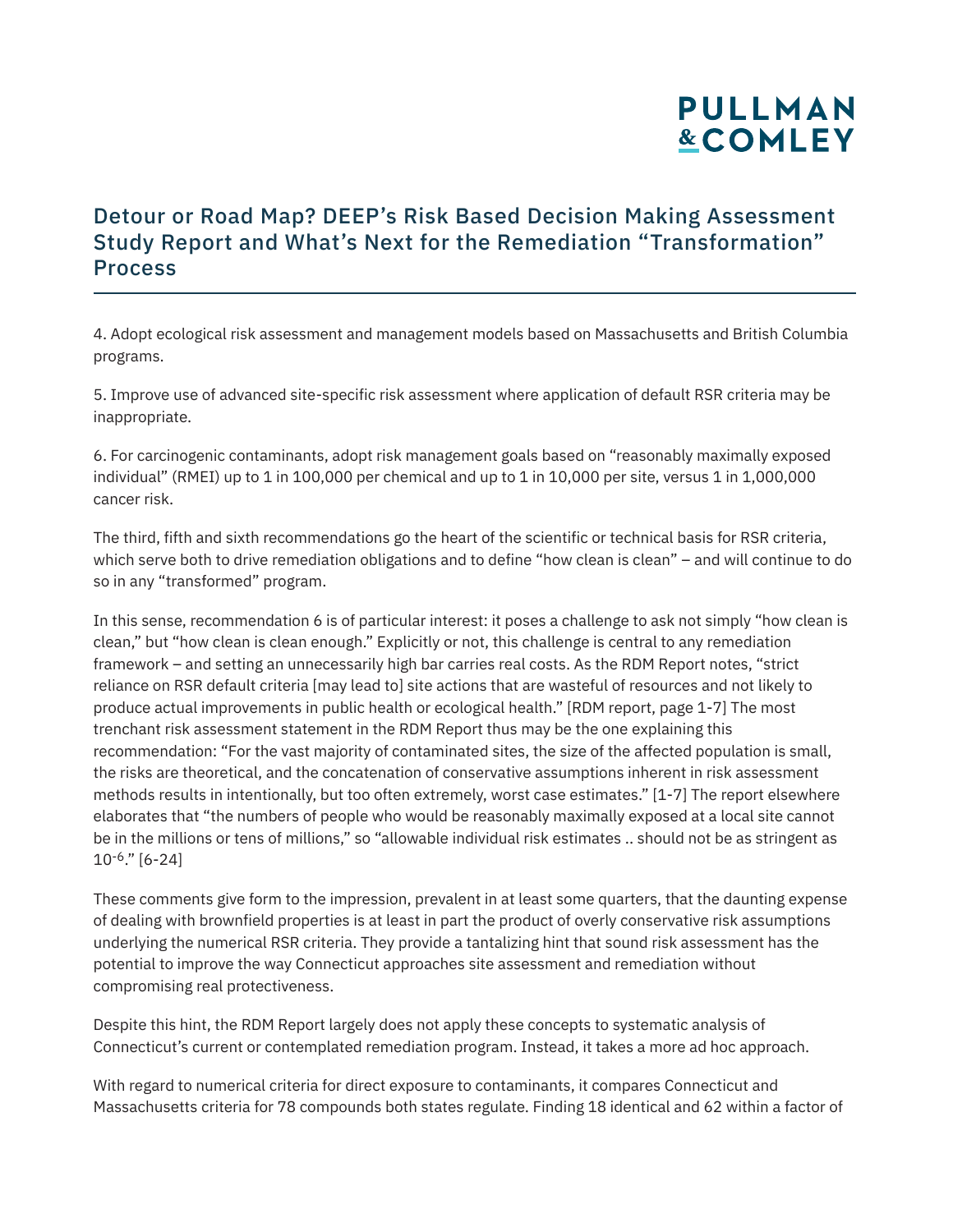### Detour or Road Map? DEEP's Risk Based Decision Making Assessment Study Report and What's Next for the Remediation "Transformation" Process

five, the report concludes that Connecticut's criteria "are not systematically more or less conservative." [3-12] The report approves the formulas DEEP uses to derive direct exposure criteria for carcinogenic and non-carcinogenic compounds, but notes that DEEP overstates risk by inappropriately summing adult and child exposures in the non-carcinogenic residential risk scenario. [3-13 to 3-15]

For pollutant mobility criteria, the report observes that the RSRs implicitly assume a worst case in which a given level of contamination supports an equilibrium groundwater concentration over an arbitrarily large area. But "[a]t many sites, actual soil contamination is not enough to sustain the [se] assumptions," with the result that remedial measures can be "unnecessarily over-protective and highly cost-ineffective." Conceptually, the report notes that greater site-specific flexibility could be achieved by refining formulae and assessing actual pollutant mobility by direct measurement of groundwater concentrations. [3-16 to 3-17].

These evaluations are perhaps most noteworthy for what they do not do. Benchmarking comparisons with other jurisdictions shed no light on the objective risk assessment justification of existing criteria. Comments on numerical standards reflect ways of thinking about how RSR criteria are derived and imply that many should be rethought, but this is only the starting point for such an analysis. The RDM Report does not attempt a systematic risk-based evaluation of the numbers.

With respect to Connecticut's existing remediation framework overall, the RDM Report similarly relies on a benchmarking methodology developed for the purpose. The methodology is both thoughtful and provocative: it uses ten distinct attributes of remediation programs along with numerous sub-attributes as the basis for "scoring" and then ranking programs in Connecticut and other jurisdictions. On this basis, the Connecticut framework "scores" in the middle of the pack. But only some of these attributes involve risk assessment considerations. Others measure effectiveness and implementability in practice, the scoring and ranking are qualitative, and the methodology overall, however interesting, is ad hoc. To take only one example, it weights all ten attributes equally in the scoring. Highlighting this point at the public information session on September 10, 2014, staff of DEEP's contractor observed that a policy decision to give greater weight to some attributes would alter the scoring.

Perhaps the most striking omission is evaluation of the SEH program. The RDM Report mentions it only with the tautological observation that it and a contemplated category of "imminent hazards" involve "sites posing risks of an urgent nature that, thus, would dictate a correspondingly urgent response." [3-3] But it provides no technical evaluation of the threshold of "urgency" for the new, more stringent SEH reporting threshold – or, for that matter, for the existing "thirty times" threshold.

#### **So Where Were We: On the Road Again Toward Transformation?**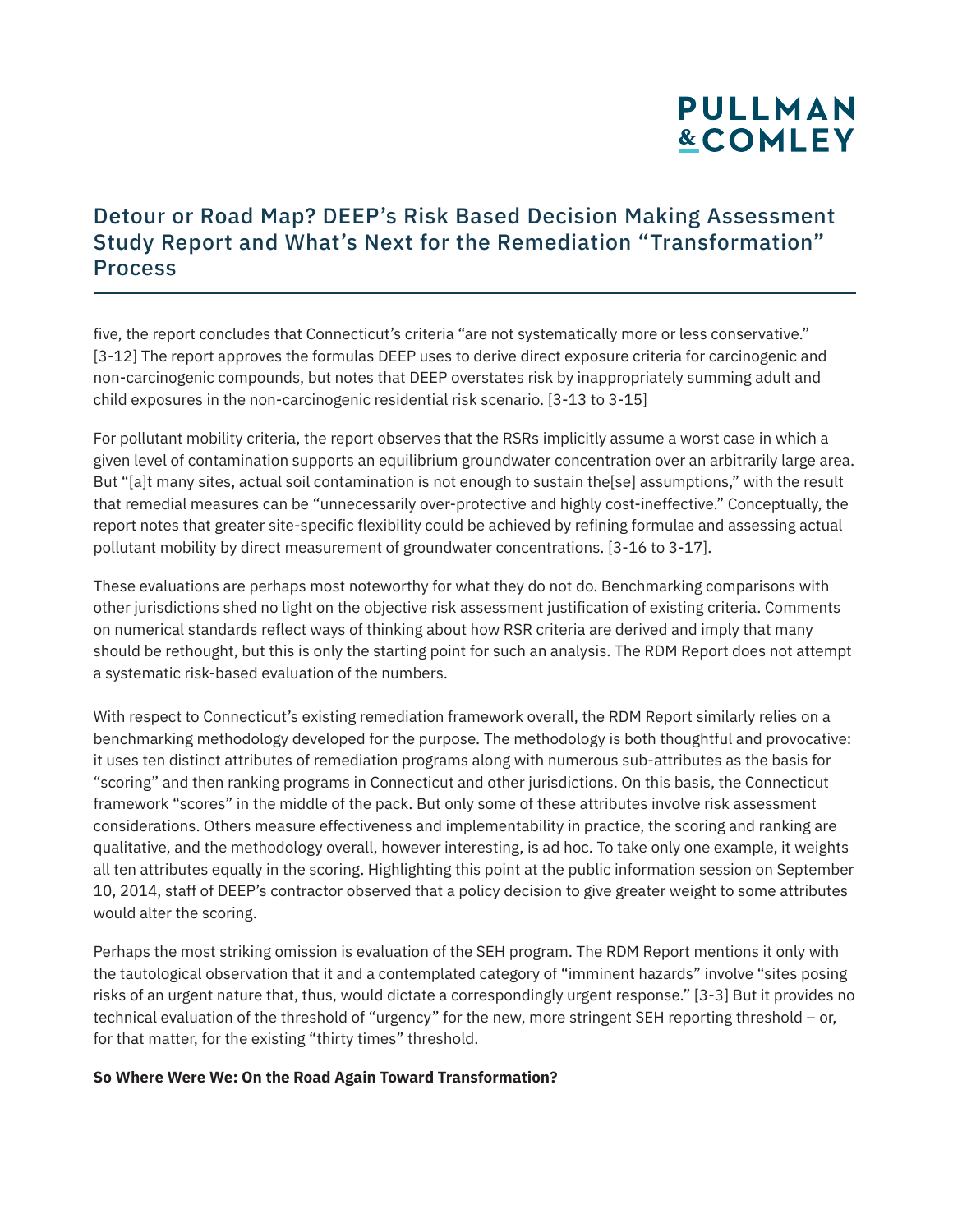### Detour or Road Map? DEEP's Risk Based Decision Making Assessment Study Report and What's Next for the Remediation "Transformation" Process

In the multi-year trek toward "transformation," delivery of the RDM Report concludes a detour precipitated by the 2013 SEH controversy. The question now becomes how this new information can or should influence development of a reimagined remediation framework.

In a sense, this question presents the dilemma of the square peg and the round hole. The report relates to the subject matter of the transformation process but does not map to its themes or particulars. This of course reflects its genesis in a legislative directive related only tangentially to the ongoing "transformation" process.

The concepts laid out in the RDM Report nevertheless seem highly relevant to the ongoing "transformation" process. The report itself acknowledges that the contemplated "release-based" program will "capture a broader set of sites or release areas (both new and historical)." [3-2] Plainly a larger volume of sites can be processed if standards and modes of implementation focus more sharply on achieving meaningful protection of human health and the environment. The report provides a valuable frame of reference for deciding what is "meaningful" – and conversely, what is unnecessary – on the basis of sound risk assessment.

But these same points also embody a pervasive tension in any dialogue about remediation, which is where and how to strike an appropriate balance on protectiveness. This tension was at the core of the controversy over the 2013 SEH proposal. It exists within the formal structure of a program, in ways the RDM Report discusses and that have been part of the ongoing transformation discussion. And it recurs in a dimension no regulation can fully address, which is how a remediation program is implemented in practice.

In this crucial respect, the RDM Report sets a potentially revealing test by proposing that sound risk assessment principles would justify setting acceptable cancer risks at a level of one in 100,000 or even one in 10,000. This proposal is the opposite of the 2013 SEH proposal. The latter was based on a judgment – apparently subjective, for all that appears in the legislative record – that if a 30-times threshold is protective, a 10-times threshold must be more protective. The former requires a technically grounded policy decision that while  $10^{-6}$  cancer risk may be protective,  $10^{-5}$  or even  $10^{-4}$  would be adequately protective under proper circumstances. In other words, property meeting the resulting criteria would be "clean enough."

Such decisions are pervasive in implementing a remediation program. A particularly fraught example in Connecticut environmental practice is deciding whether site conditions have been adequately defined by investigation. This decision requires professional judgment about when conditions are adequately understood. But even working within DEEP's "Site Characterization Guidance Document," reasonable minds can differ about whether additional investigation will meaningfully improve the quality of information and resulting remedial decisions. The reasonable minds at DEEP incline toward more investigation and greater certainty. The reasonable minds in the regulated sector often consider less exhaustive investigation sufficient for the purpose and proportional to the context.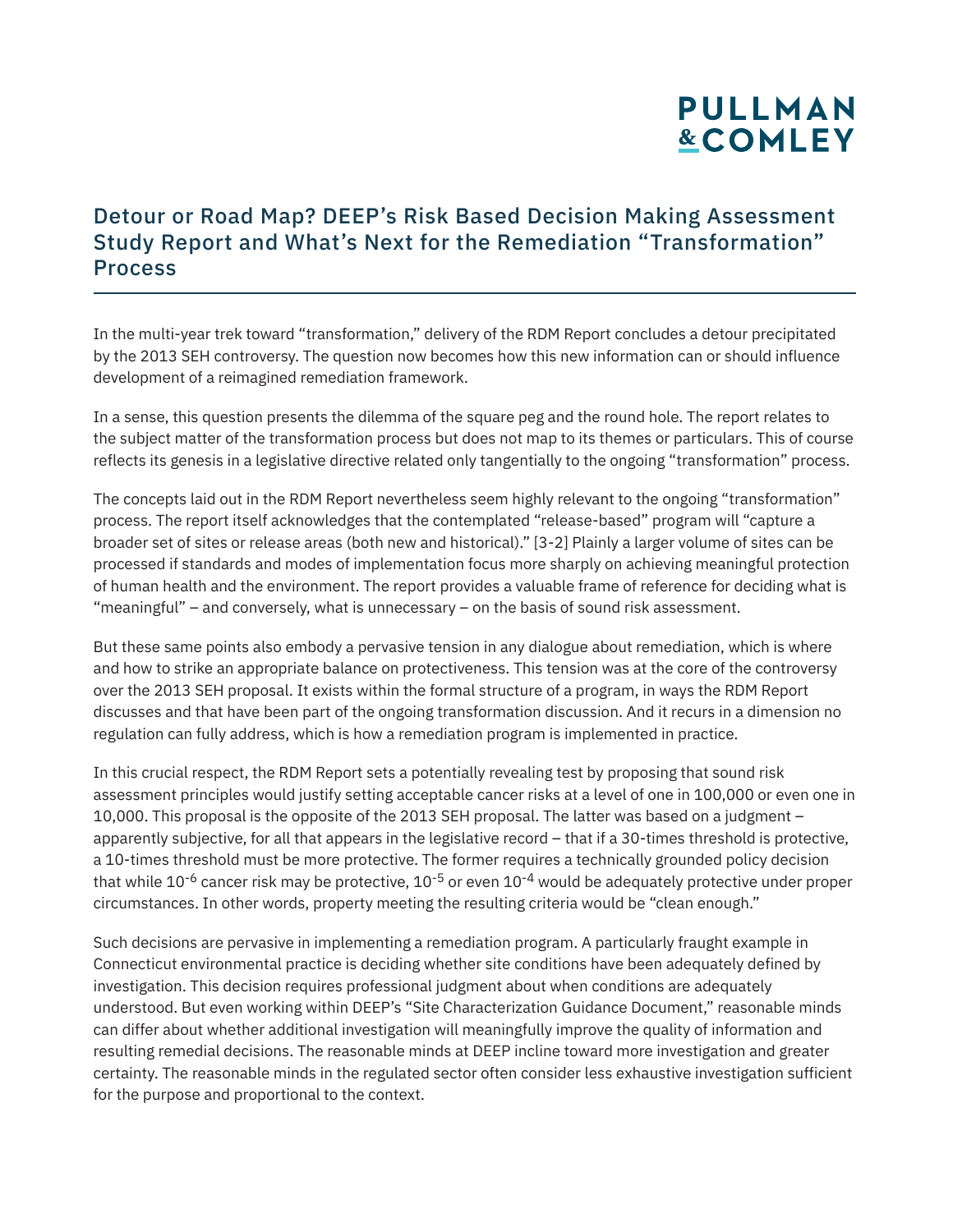### Detour or Road Map? DEEP's Risk Based Decision Making Assessment Study Report and What's Next for the Remediation "Transformation" Process

Such choices also play out in the Licensed Environmental Professional program, which permits private consultants to oversee and approve many site investigation and remediation decisions. But the reasonable minds of LEPs are caught in the crossfire between the clients who pay the freight and the regulators whose audit power can jeopardize their livelihoods. LEPs are prone to channel the hypothetical "most conservative DEEP staff" and shrink from choices actual DEEP staff might accept. To the extent remediation mechanisms rely on private resources to move sites along, the resulting frictions impair effective function.

These observations suggest that sound risk assessment concepts – including proportionality and willingness to accept "enough" – should inform decisions at all levels of a remediation program. That begins with the structure of the program and the initial setting of numerical cleanup criteria and standard exceptions, but continues through every step of implementation down to line staff and licensed professionals. The converse is equally apparent: resistance to accepting "enough" can cripple the most elegantly conceived program – and could frustrate the achievement of the kind of genuine "transformation" all seem to agree Connecticut needs.

#### **The End … Or Is It?**

The RDM Report concludes a specific task the General Assembly set for DEEP. Though off the main sequence of the ongoing transformation process, it has the potential to inform and elevate that process. Its six major recommendations make sense and bear consideration. Its ten attributes of best practices could serve to screen and refine proposals for a unified system.

Beyond these obvious particulars, the concepts embodied in the RDM Report point the way to a broader sort of "transformation." Risk assessment orientation can improve the fit between remedial actions and the real risk presented by contamination. A program built and implemented on sound risk assessment principles could enjoy the confidence of property owners, regulators and the public. In a "transformed" framework, "clean enough" need not be a dirty word.

*Christopher P. McCormack, an attorney with Pullman & Comley, is Vice Chair and Legislative Liaison of the Environmental Law Section of the Connecticut Bar Association. He is also Membership Secretary of ASTM Committee E50 on Environmental Assessment, Risk Management and Corrective Action and chaired the Task Group for revision of ASTM Standard Practice E1903-11 for Phase II Environmental Site Assessments. A version of this article was reprinted with permission from the October 8th issue of Connecticut Law Tribune. ©2014 ALM Properties, Inc. Further duplication without permission is prohibited. All rights reserved.*